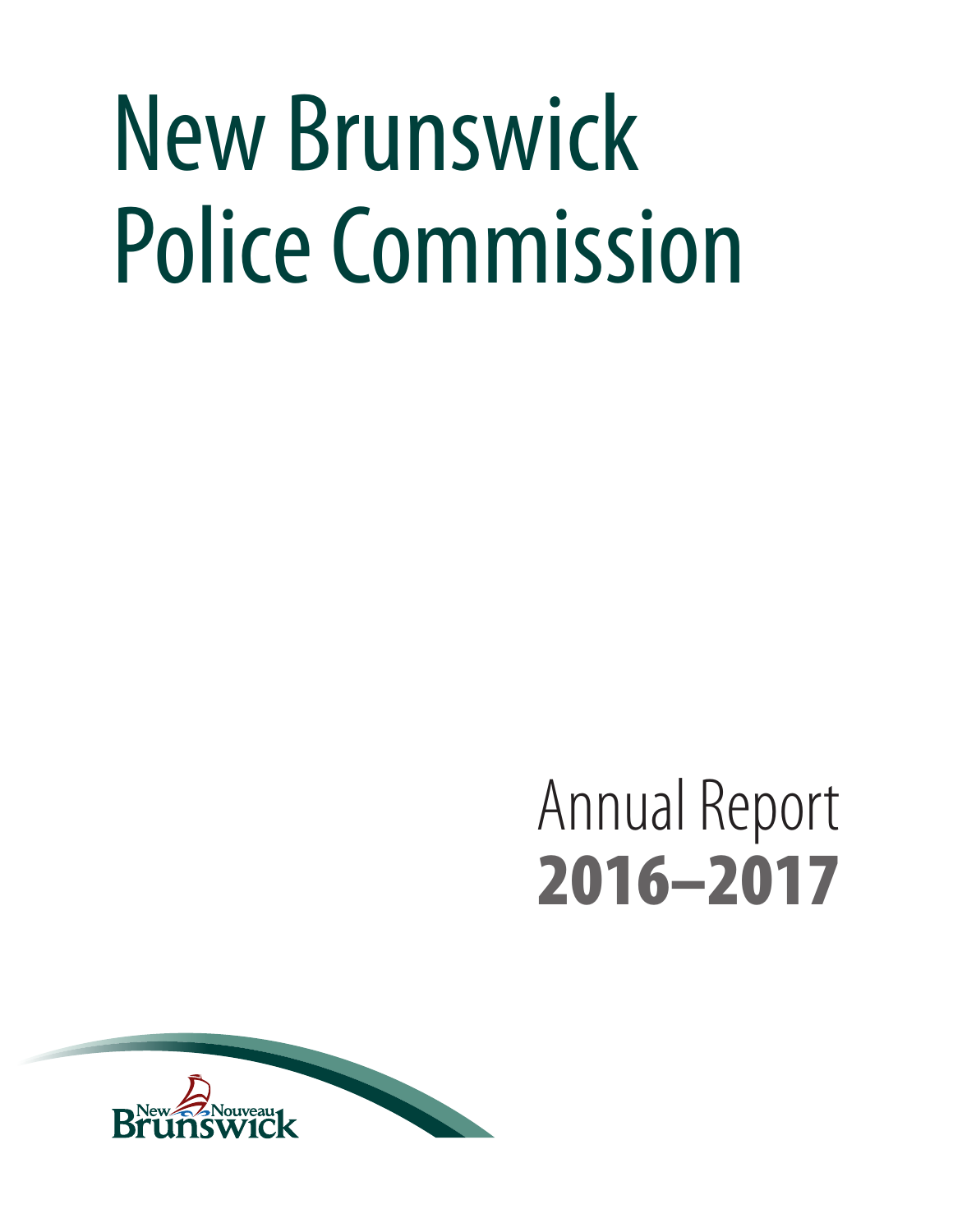#### **New Brunswick Police Commission Annual Report 2016-2017**

Province of New Brunswick PO 6000, Fredericton NB E3B 5H1 CANADA

#### www.gnb.ca

ISBN 978-1-4605-0959-3 (bilingual print edition) ISBN 978-1-4605-0960-9 (PDF: English edition) ISSN 0822-1774 (Bilingual print edition) ISSN 0822-1774 (PDF: English edition)

11537 | 2017.11 | Printed in New Brunswick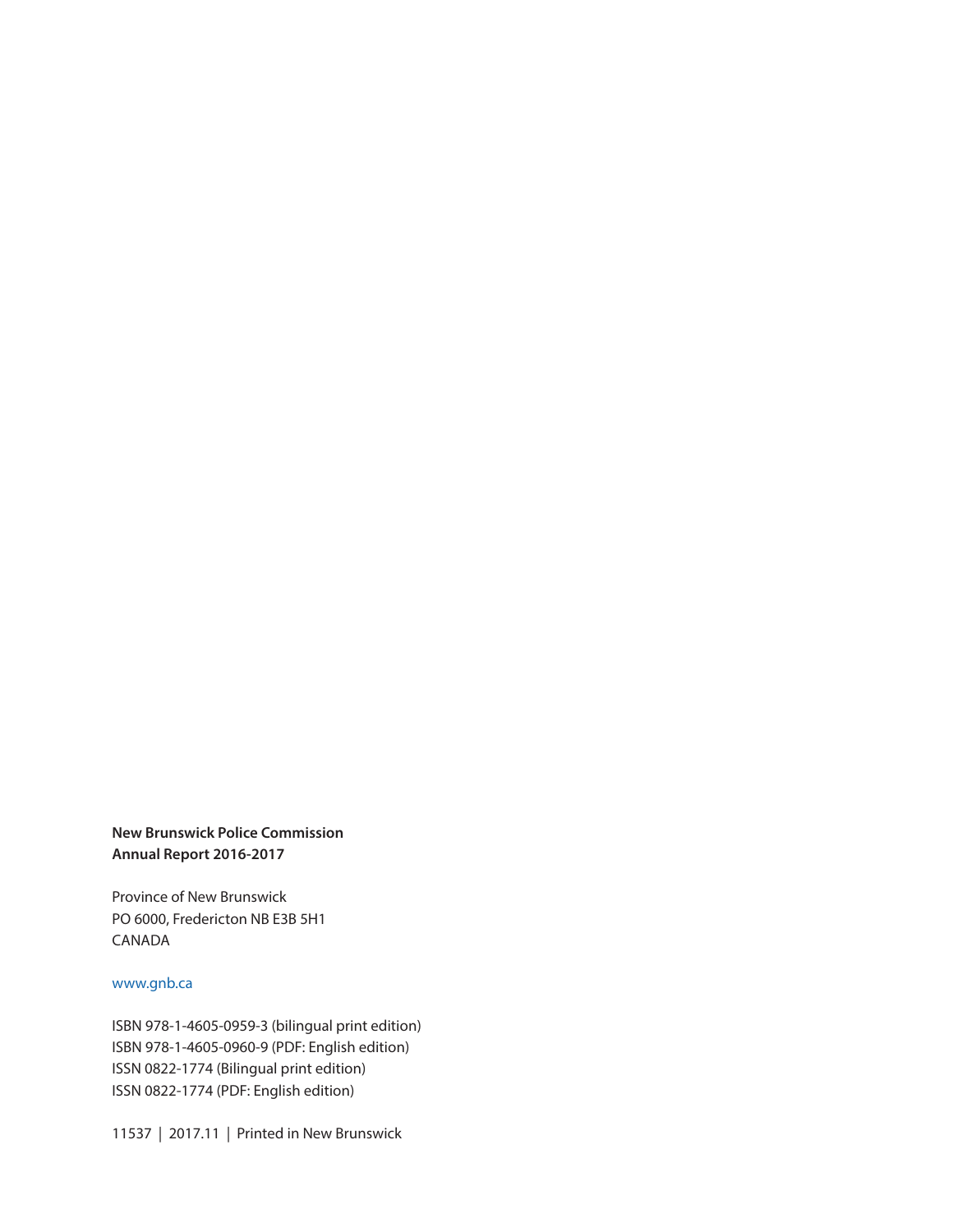#### Transmittal letters

#### **From the Minister to the Lieutenant-Governor**

**The Honourable Jocelyne Roy Vienneau Lieutenant-Governor of New Brunswick**

May it please your Honour:

It is my privilege to submit the annual report of the New Brunswick Police Commission, Province of New Brunswick, for the fiscal year April 1, 2016, to March 31, 2017.

Respectfully submitted,

Denis Candry

Honourable Denis Landry Minister

**From the Chair to the Minister Honourable Denis Landry Minister of Justice and Public Safety**

Sir:

I am pleased to be able to present the annual report describing operations of the New Brunswick Police Commission, Province of New Brunswick, for the fiscal year April 1, 2016, to March 31, 2017.

Respectfully submitted,

m Comin

Ron Cormier Chair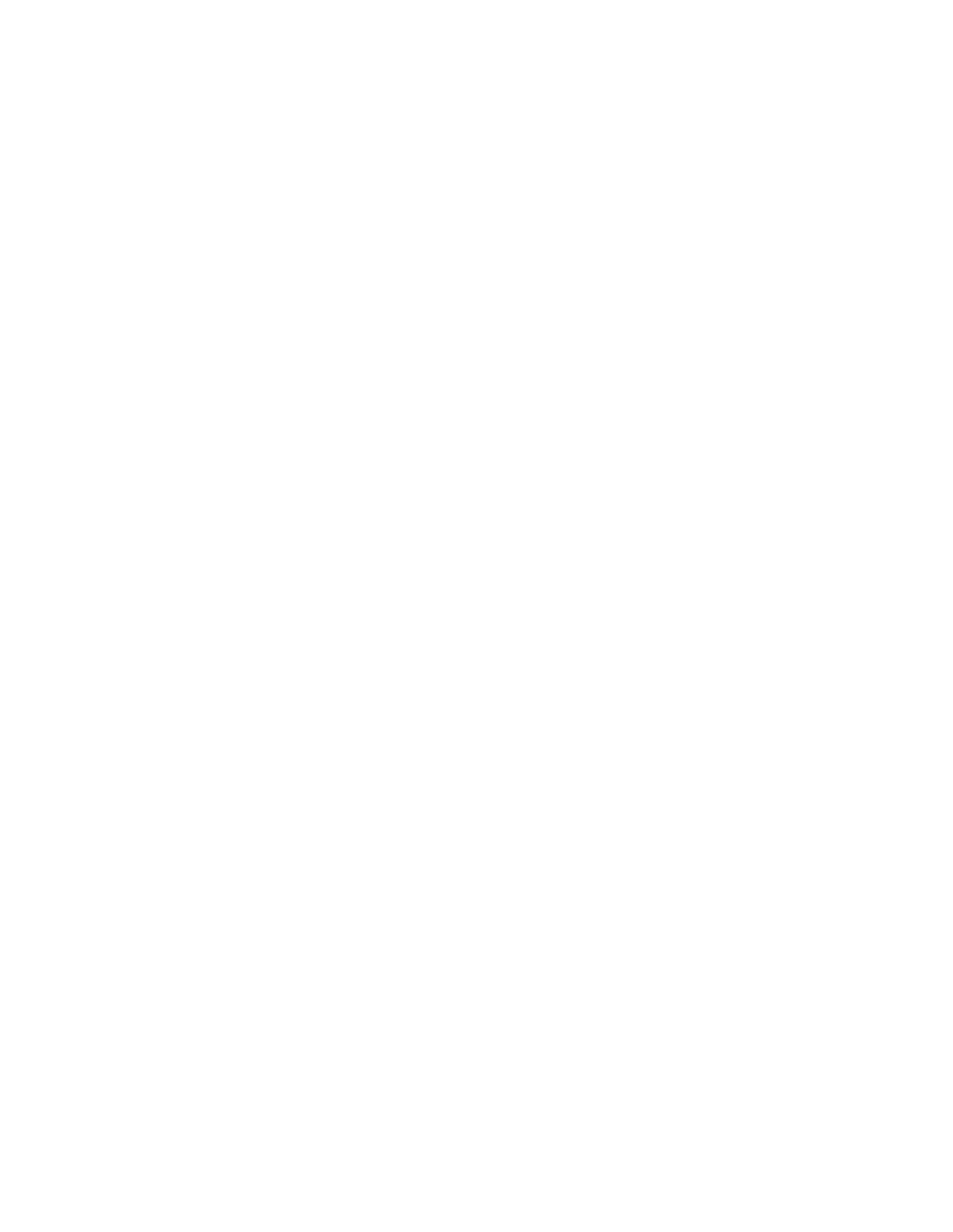# Table of contents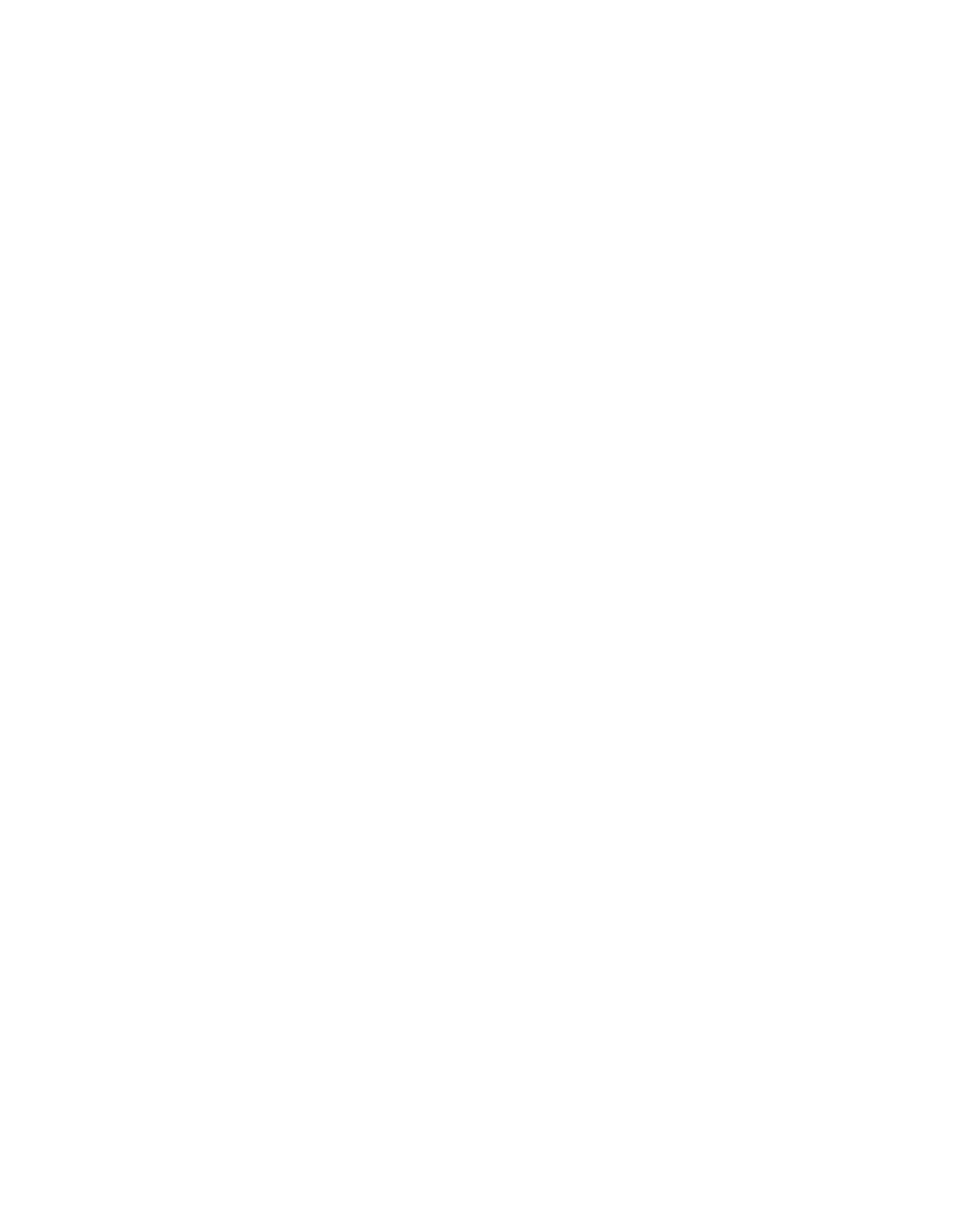### <span id="page-6-0"></span>Chair's message

Fiscal year 2016-2017 was once again busy, with work toward the revision of the *Police Act* and a number of important and high-profile files.

Given the fiscal realities of the commission's budget allocation, we were able to negotiate cost-sharing agreements with police boards and civic authorities, which resulted in municipalities reimbursing one-half, or in some cases, the entire cost, of the expenses incurred by the commission in select files for which it was requested the commission assume carriage.

Only two scheduled meetings were held, relying instead on monthly conference calls. In September, the commission held a meeting in Bathurst followed by a presentation to the new mayor and council to ensure they were fully briefed on the *Police Act* and the role of the commission.

Because of travel restrictions, we were unable to attend the Canadian Association for Civilian Oversight of Law Enforcement conference held in Saskatchewan; however, acting vice-chair Lynn Chaplin will attend the 2017 conference in St. John's, Newfoundland and Labrador.

The executive director along with Robert Stoney, lawyer and former acting chair of the commission, attended the *Police Act* revision workshop organized by the Department of Justice and Public Safety. There were 31 issues within the *Police Act* that the commission felt needed to be revised and modernized. I must emphasize that our staff and members put in a tremendous amount of time, effort and commitment in preparing a position paper that our representatives at the workshop were tasked to champion.

The commission organized its first advisory forum. Numerous community organizations attended to assist us in developing our strategic plan for the upcoming year. Through this forum we were able to build many strong relationships.

The Ethics and Values Evaluation and Renewal (EVER) program is under revision to address the concerns from police chiefs, which were mostly financial. This program seeks to establish an evaluation and renewal program that would assist police officers who have become the subject of *Police Act* disciplinary processes. It involved significant outreach consultations and research with academia from the Université de Moncton, the Atlantic Police Academy, Collège communautaire du Nouveau-Brunswick, New Brunswick Community College and several specialists in the fields of psychology and law enforcement.

The commission championed an adequacy of policing project to define adequacy of policing. The first phase of the project got underway in April 2016 with a workshop attended by numerous academics thus greatly exposing the commission's mandate. The second, third and fourth phases of the project are to be conducted by the Department of Justice and Public Safety.

At the commission, we strongly believe that public confidence is of the utmost importance in the work we do and because our mission is to "safeguard the public interest in policing" every effort is made to achieve this goal. As commission's chair and leader, I will work in collaboration with all our stakeholders to achieve the best possible result for the citizens of our province.

I congratulate and thank our members and employees for all the hard work they do in performing their duties responsibly and professionally.

Cormier

Ron Cormier Chair, New Brunswick Police Commission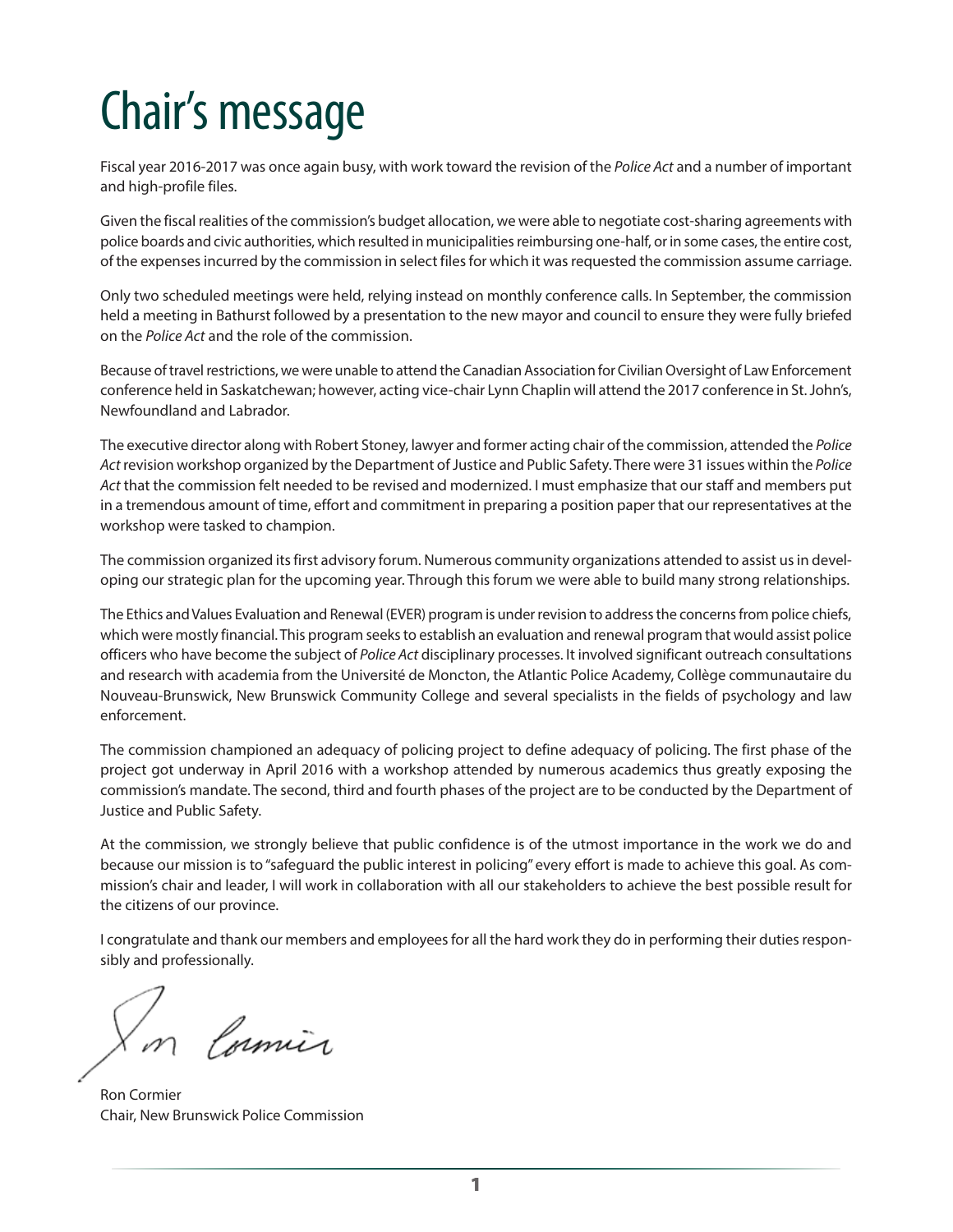### <span id="page-7-0"></span>Strategic priorities

#### Strategy management

The Government of New Brunswick (GNB) uses a Formal Management system built on leading business practices to develop, communicate and review strategy. This process provides the Public Service with a proven methodology to execute strategy, increase accountability and continuously drive improvement.

The development of the strategy, using the Formal Management system, starts with a strategic vision to move New Brunswick forward. This vision is anchored in five priority areas:

- **Jobs** Creating the best environment for jobs to be generated by New Brunswickers, by businesses, by their ideas, by their entrepreneurial spirit, and by their hard work. Growth efforts will be guided by the *New Brunswick Economic Growth Plan*, which focuses on strengthening the workforce; expanding innovation capacity; increasing the agility of government; fostering public and private investment in strategic infrastructure; and growing capital investment from the private sector.
- **Education** Improving education as guided by two 10-year plans, *Everyone at Their Best* for the anglophone sector and *Donnons à nos enfants une longueur d'avance* for the francophone sector, that identify objectives for the early learning and education system and establish clear expectations for standards and performance. The areas of focus for the first year are: ensuring children and other learners develop the competencies they need to be successful in school and life; improving both literacy and numeracy skills for all learners; and working to make post-secondary education more accessible and affordable.
- **Families** Creating a healthier and stronger New Brunswick by focusing on seven key areas: improving access to primary and acute care; promoting wellness; supporting those with mental health challenges; fostering healthy aging and support for seniors; advancing women's equality; reducing poverty; and providing support for persons living with a disability.
- **Federal and Aboriginal Relations** Building stronger relationships with First Nations; strengthening action on climate change; and working with the federal government to maximize federal funding, including optimizing infrastructure funding and growing the workforce through immigration.
- **Smart Province** Providing taxpayers with better value for their money by transforming the culture of government by eliminating duplication; adopting new innovations in technology to improve services and savings; and ensuring GNB has a ready workforce that has the skills, training, support, leadership and working environments it needs to thrive.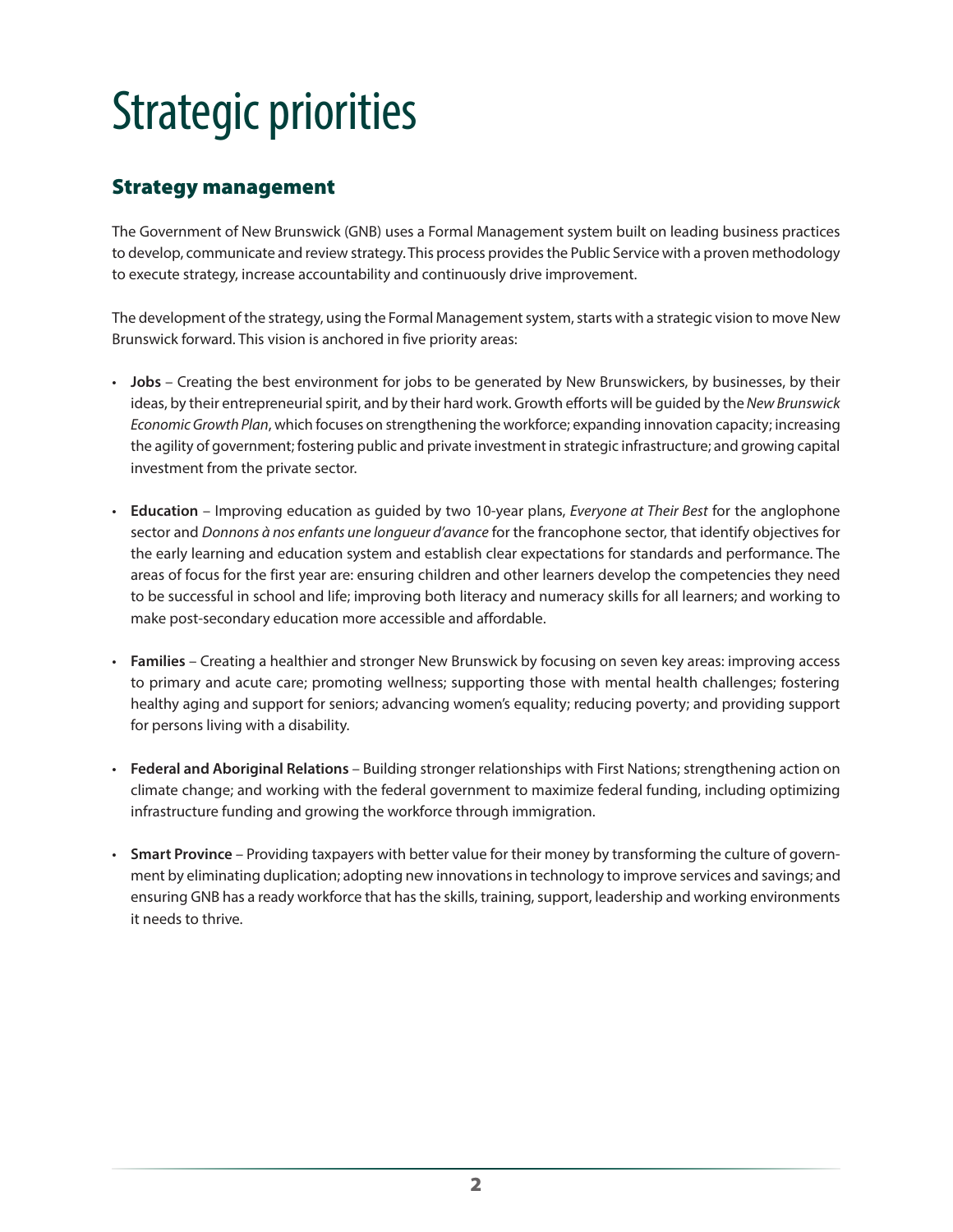# <span id="page-8-0"></span>**Highlights**

#### **During the 2016-2017 fiscal year, the New Brunswick Police Commission focused on these strategic priorities**:

• The Ethics, Values, Evaluation and Renewal (EVER) program: Commission staff conducted the research and developed the commission's new EVER program, which seeks to establish an evaluation and renewal program that would assist police officers who have become the subject of *Police Act* disciplinary processes.

The EVER program involved significant outreach consultations, however, more work is required for the chiefs of police to be comfortable with the fiscal resources that may be required to ensure officers receive the individual attention and services they need when breaches of values and ethics are identified as a barrier to effective service.

- New Brunswick *Police Act* revision: Following extensive consultations with the commission's stakeholders and partners, the commission spent much of the summer and fall of 2016 attending *Police Act* revision workshops organized by the Department of Justice and Public Safety and hosting strategy meetings within the commission. The result of this work, championed by the commission but led by the Department of Justice and Public Safety, encompassed a great deal of work and significant expenditures. The commission is hopeful that the 31 revisions submitted by the commission to the *Police Act* review will be considered and implemented within the next fiscal year.
- 2016-2017 Community Advisory Forum: The commission organized its first annual Community Advisory Forum in Fredericton. The forum gathered together numerous community organizations to assist in the development of a strategic plan for the coming year. As a result of the community forum, stronger partnerships have been developed with St. Thomas University, the University of New Brunswick and the Fredericton Sexual Assault Crisis Centre.
- Unfounded sexual assaults in New Brunswick: In February 2017, a Toronto *Globe and Mail* story headlined "Unfounded" reported that New Brunswick had the highest number of sexual assault claims dismissed as "unfounded" by police forces in Canada. The commission continues to work in collaboration with the Department of Justice and Public Safety, chiefs of police and community groups to investigate and respond to this important public policy issue. The commission as the independent civilian oversight body within the province will ensure that any issues identified are thoroughly investigated and monitored given the importance of maintaining public trust in police forces in New Brunswick.
- "Adequacy" project: Commission staff researched and developed an "Adequacy of Policing" project that sought to identify an equation that would be used by stakeholders to properly define and answer the question, with both empirical and anecdotal evidence, what is "adequate" policing?

The commission partnered with the New Brunswick Social Policy Research Network and the Department of Justice and Public Safety and championed a four-phase consultation project with academia, civic authorities, labour and the chiefs of police. The first phase was held in April 2016 with a workshop attended by numerous New Brunswick academics, thus greatly exposing the commission's mandate and creating a new network of contacts for the commission. Subsequent phases are to be led by the Department of Justice and Public Safety and are yet to be announced.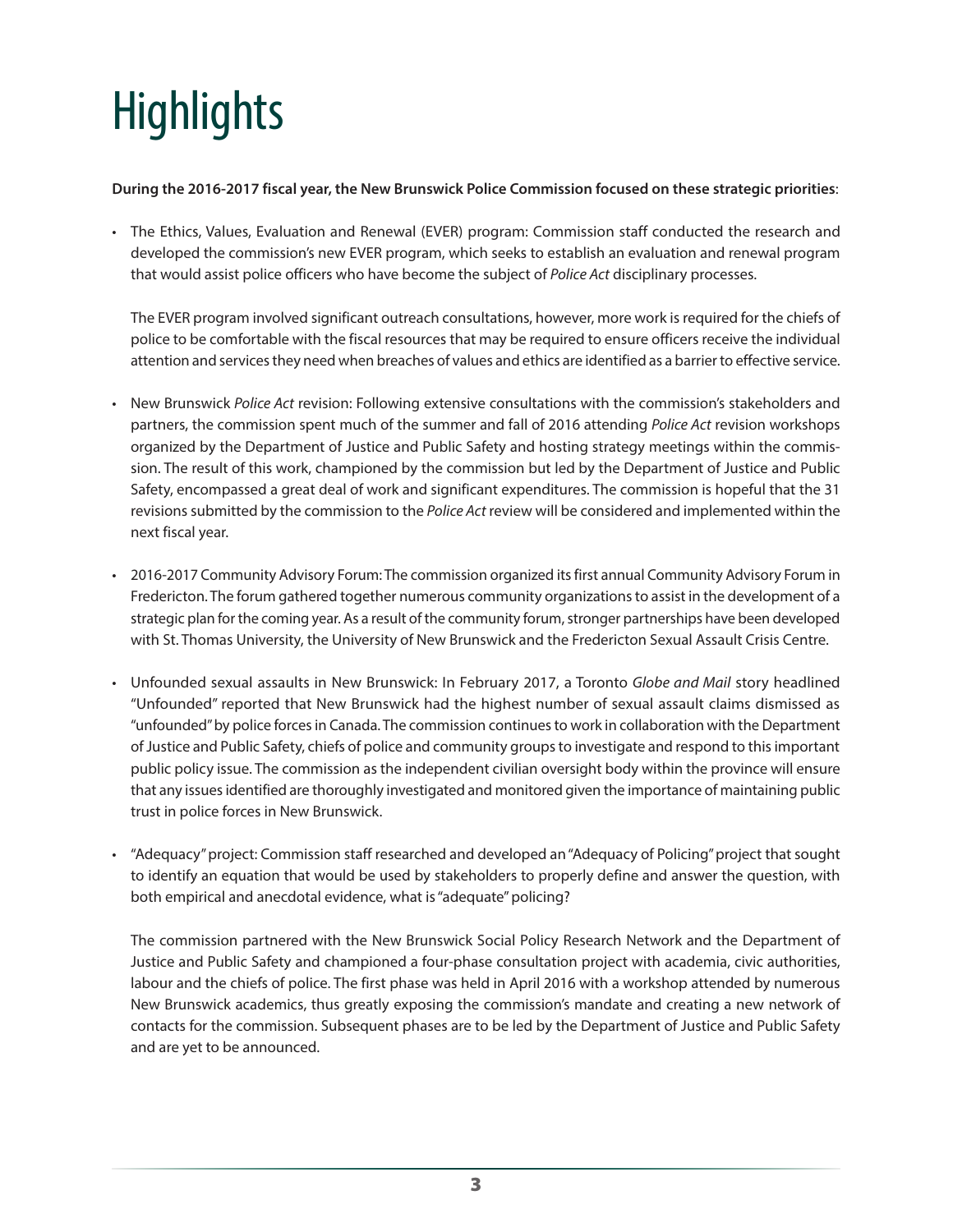### <span id="page-9-0"></span>Performance measures

| <b>Safeguarding Public Interest</b>                                                                                                                           | <b>Measures</b>                   |
|---------------------------------------------------------------------------------------------------------------------------------------------------------------|-----------------------------------|
| Promote increased understanding of the commission's mandate and role<br>with civic authorities, police officers and civilian employees, and First<br>Nations. | Number of outreach presentations. |

#### Safeguarding the public interest

#### **Objective of the measure**

Promote increased understanding of the commission's mandate and role.

#### **Measure**

Number of outreach presentations.

#### **Description of measure**

An outreach presentation is delivered to stakeholders, partners, civic authorities and/or law enforcement personnel describing the New Brunswick *Police Act* and the mandate and authorities of the commission pursuant to the Act.

#### **Overall performance**

The commission delivered a presentation to the mayor and council of Bathurst and its police personnel. It also conducted its first advisory and public consultation forum with numerous community organizations during which a presentation was given on the commission's role and mandate.

#### **Why do we measure this?**

While the commission's responsibilities and involvement in the disciplinary overview of New Brunswick police forces is becoming better known, the authorities granted to the commission under the *Police Act* are not as well-known or understood. The commission's mandate to examine any issue related to policing in all New Brunswick police jurisdictions (including the RCMP) is not understood by the police forces and much less by the civic authorities. A better understanding of the commission's role by stakeholders, partners, civic authorities and law enforcement can foster greater accountability to the public's interest. An increased number of these presentations results in an increase in the information available and a greater familiarity with the commission.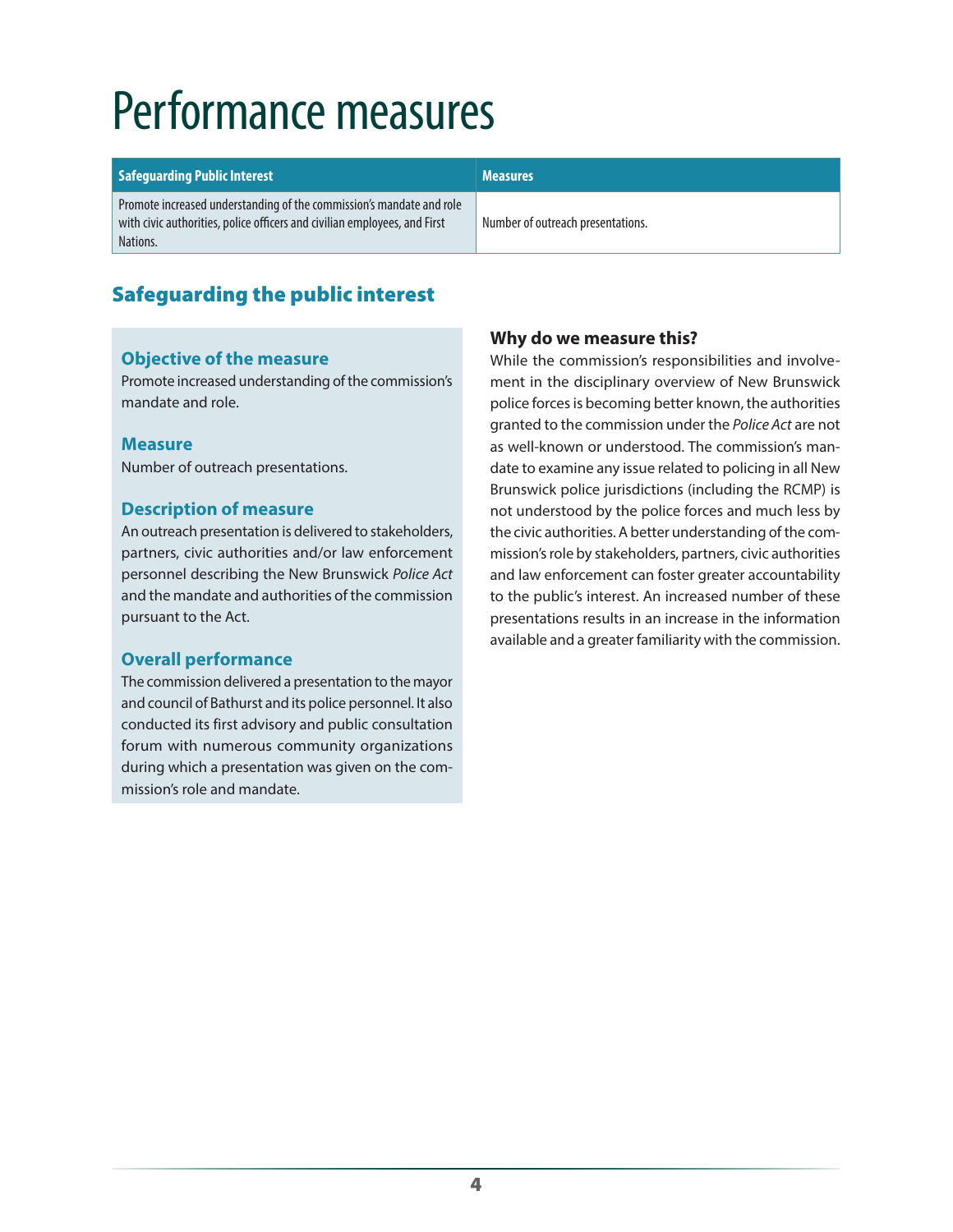# <span id="page-10-0"></span>Overview of the commission's operations

The New Brunswick Police Commission has as its mission "To safeguard the public interest in New Brunswick Policing".

Roles of the commission:

- **1.** the investigation and determination of complaints by any person relating to the conduct of a member of a municipal or regional police force;
- **2.** the characterization and review of conduct, service or policy complaints relating to municipal or regional police forces;
- **3.** the investigation and determination of any matter relating to any aspect of policing in any area of the province, either on its own motion, at the request of a board or council, or at the direction of the Minister of Justice and Public Safety;
- **4.** the determination of the adequacy of municipal, regional and RCMP forces within the province, and whether each municipality and the province are discharging its responsibility for the maintenance of an adequate level of policing; and
- **5.** the ensuring of consistency in disciplinary dispositions through maintenance of a repository of disciplinary and corrective measures taken in response to *Police Act* breaches.

The commission is composed of three permanent full-time employees reporting to the chair. It was structured in 2016-2017 with four commission members who are volunteers receiving nominal remuneration for the days they participated in commission meetings or reviews.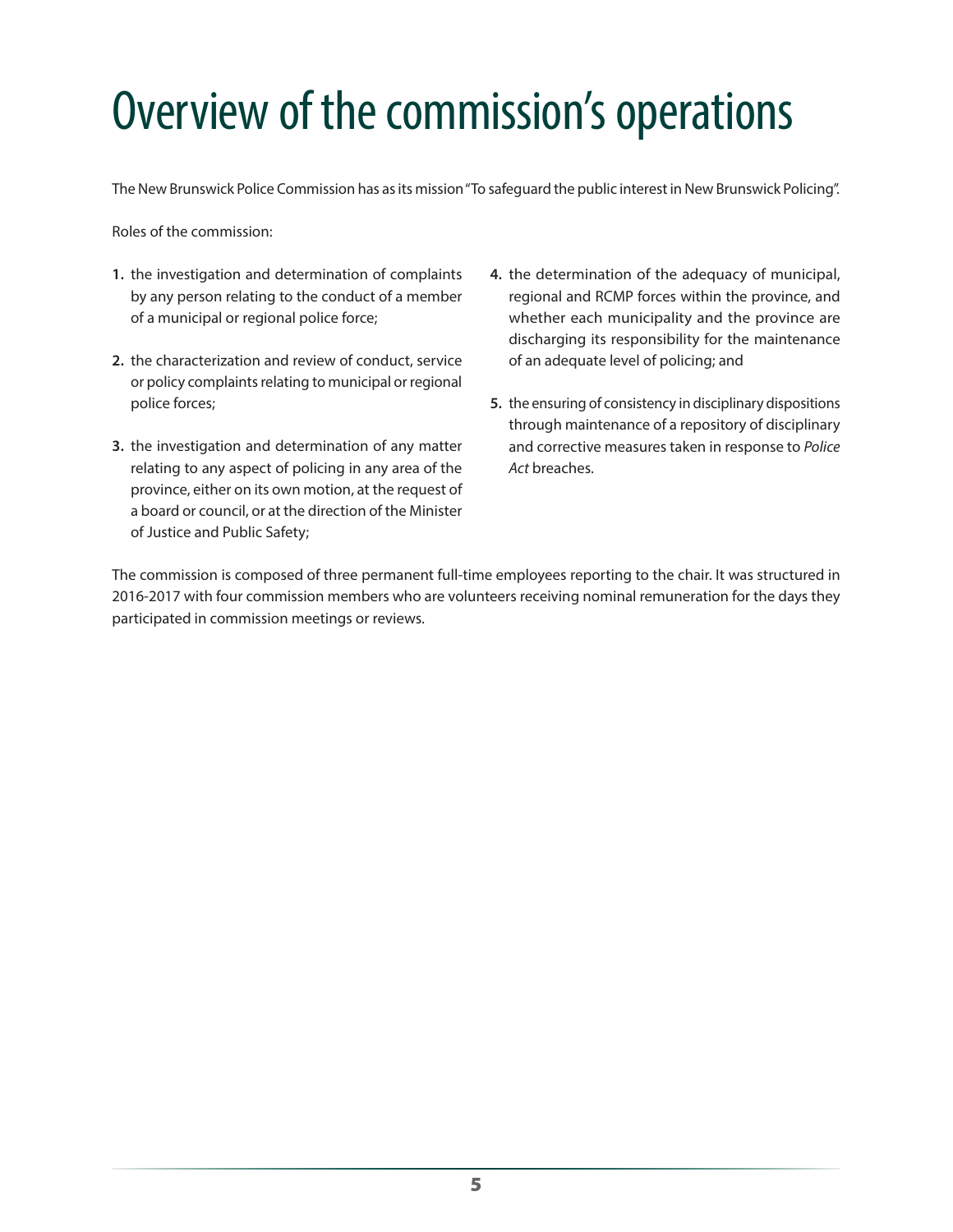### <span id="page-11-0"></span>High-level organizational chart

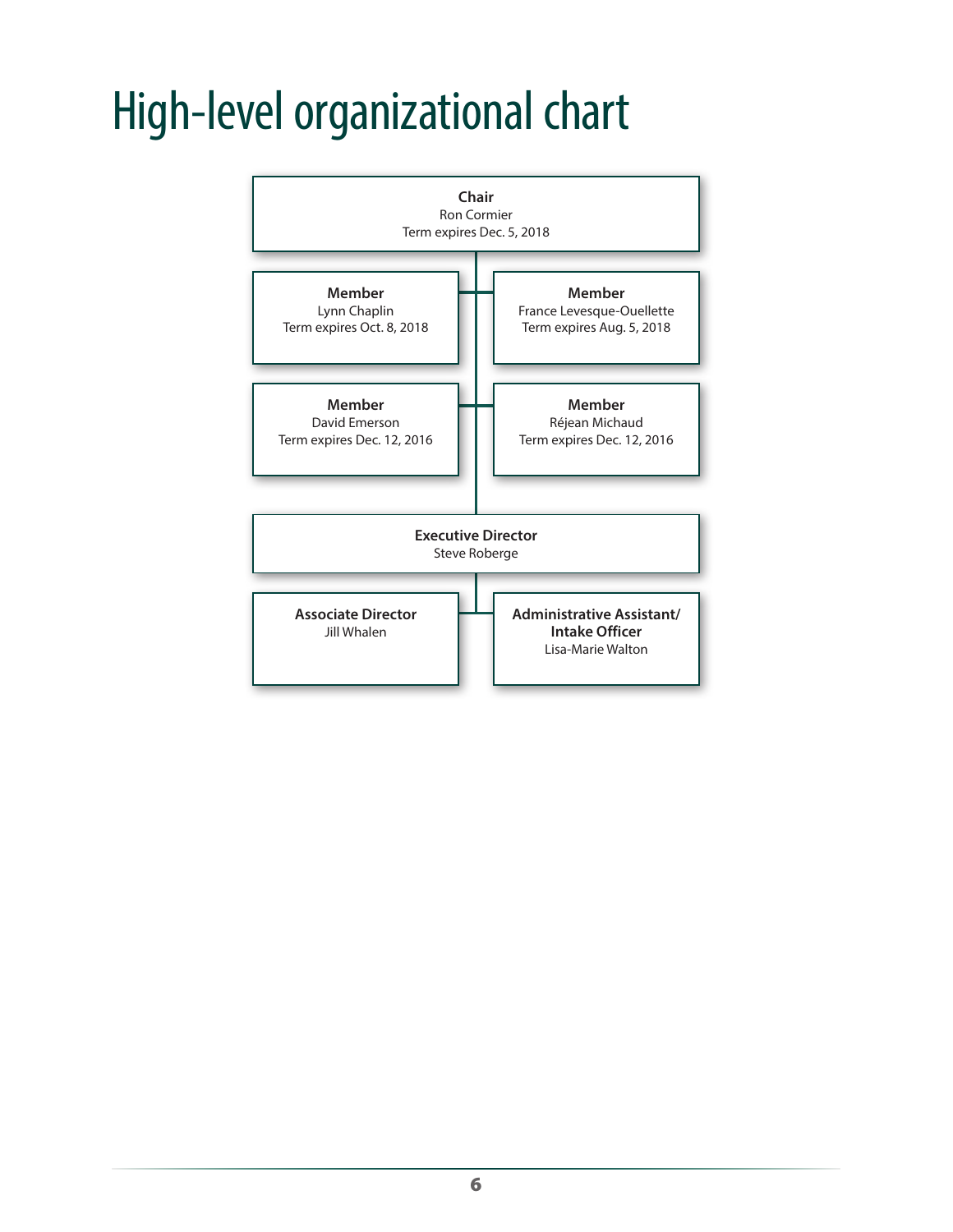### <span id="page-12-0"></span>**Statistics**

#### **Preamble**

The commission received and monitored 80 files, which consisted of Conduct, Service and Policy complaints and any combination thereof.

- A Conduct Complaint is when a complainant is alleging that the conduct of a police officer was not appropriate (example: an officer is alleged to have used excessive force while arresting a complainant). For a complaint to be considered a conduct complaint the officer must allegedly have breached one or more of the items found in s. 35 of the *Code of Professional Conduct – Police Act*.
- A Service Complaint is when the complainant is alleging that the police force or officer failed to provide them with any service or an inappropriate level of service (example: an officer is alleged to have taken a longer than reasonable amount of time to respond to a call for service).
- A Policy Complaint is when the complainant is alleging that the policy of a police force is either ineffective or non-existent (example: an officer is alleged to have conducted personal business while in uniform and no policy is in place to address this).

#### **Breakdown of files**

Forty-five complaints were filed concerning allegations that were uniquely related to conduct; 23 complaints were filed relating to the service and/or policy of a police force; two complaints contained allegations relating to conduct as well as service and/or policy; and, 10 complaints were deemed "Other" as they were unable to be processed. Files are unable to be processed and, therefore, listed as "Other" status for the following reasons: the complaint exceeded the time limit for filing, the complaint was not within the enumerated breaches of the code, and/or the complaint was against other agencies such as the RCMP or government departments.

#### **Conduct complaints**

There were 47 complaints involving conduct filed against officers employed with municipal and regional police forces in New Brunswick. Fifty-five individual officers with one or more complaints were named resulting in a total of 132 allegations against them.

Most Conduct Complaints in 2016-2017 alleged that the officer engaged in discreditable conduct (54 of the total 132 allegations). Discreditable conduct of a police officer includes, but is not limited to, acting in a manner while on duty which is likely to bring the reputation of the police force with which the officer is employed into disrepute, asserting or purporting to assert authority as a member of a police force while off duty or being oppressive or abusive to any person while on duty.

At the end of the fiscal year, 32 of the Conduct Complaints filed during the year were finalized with fifteen remaining outstanding. The disposition of the finalized complaints was as follows: 15 concluded with no further action being taken as there was insufficient evidence that the police officer committed a breach of the code; six were summarily dismissed as they were deemed frivolous, vexatious or not made in good faith; five were resolved through informal resolution; two were concluded through a settlement conference; two were withdrawn by the complainant; and, jurisdiction was lost on two files as the officer was no longer employed with the police force.

A settlement conference is an opportunity for an officer who is alleged to have breached a section of the code to respond to the alleged breach and to reach an agreement with the chief, civic authority or the commission concerning disciplinary and corrective measures.

An arbitration hearing is held when an officer has allegedly breached a section of the code and either did not present themselves to a settlement conference or when an agreement on suitable disciplinary or corrective measures could not be reached between the chief of police/ civic authority/commission and the subject officer within a reasonable period. The decision of an arbitrator at an arbitration hearing is binding for all parties involved.

• For past and present decisions, please refer to: [http://www.nbpolicecommission.ca/index.php/en/](http://www.nbpolicecommission.ca/index.php/en/decisions/arbitration-hearings) [decisions/arbitration-hearings](http://www.nbpolicecommission.ca/index.php/en/decisions/arbitration-hearings)

Of the complaints filed during the 2016-2017 fiscal year, none of the concluded complaints proceeded to an arbitration hearing.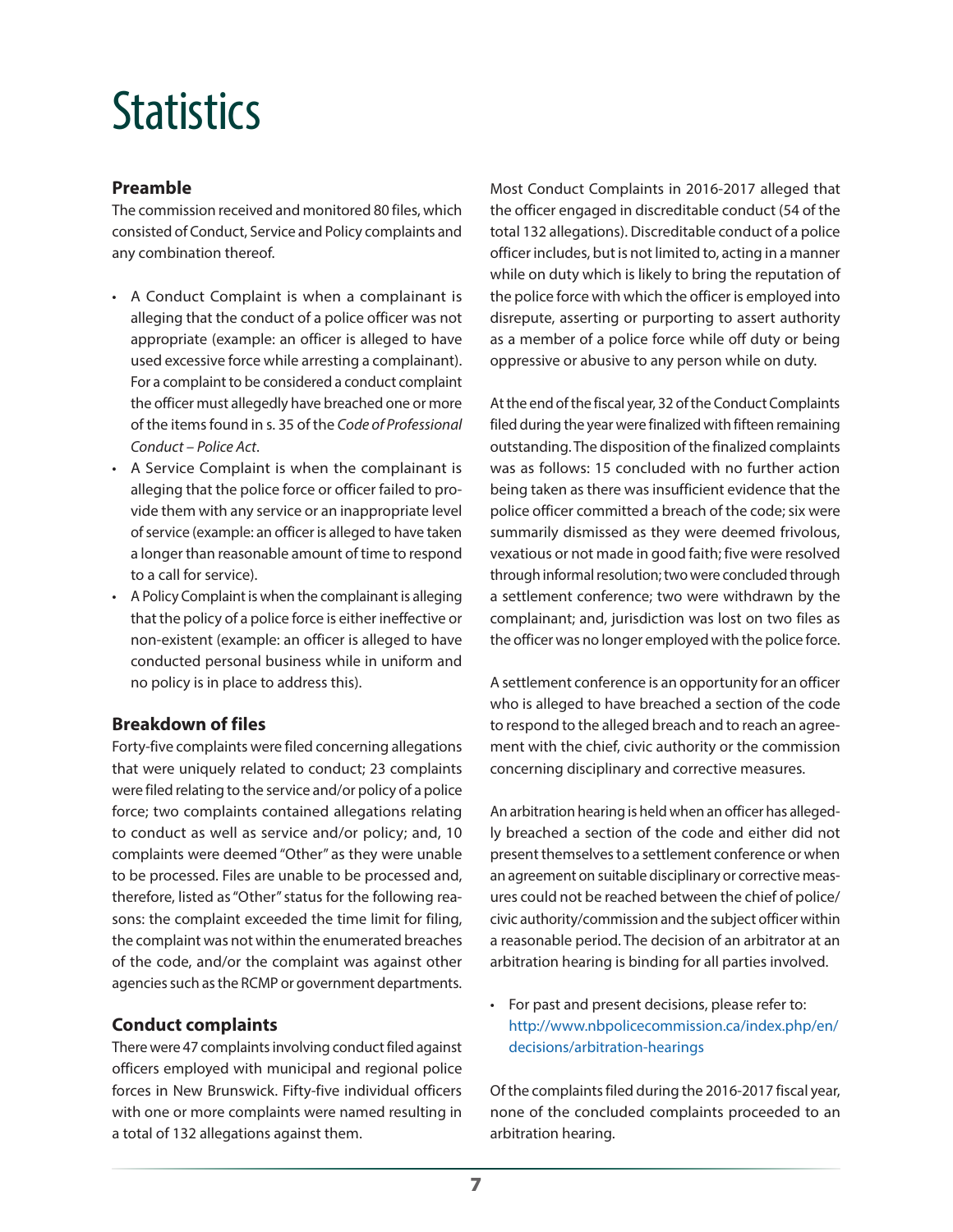#### **Service and Policy complaints**

In the 2016-2017 fiscal year, 23 complaints were filed relating solely to the service and/or policy of a police force and two complaints\* were filed that alleged conduct as well as service and/or policy issues, for a total of 25 complaints involving service and/or policy. Twenty-one of these complaints were concluded by the end of the fiscal year. Of the concluded complaints, five were resolved, 13 were deemed unfounded or required no further action, and three were withdrawn by the complainant.

\*With respect to the two complaints with conduct as well as service/policy allegations, the allegations and final dispositions of these files are included in the "Conduct Complaints" section for the conduct portion of the complaints and the "Service and Policy complaints" section for the service/policy portions.

| <b>Total complaints</b>                                            | <b>Bathurst</b> | <b>BNPP Regional</b>    | Edmundston     | Fredericton  | <b>Grand Falls</b> | Kennebecasis<br>Regional | Miramichi        | Saint John | <b>Woodstock</b> | RCMP     | <b>Total</b> |
|--------------------------------------------------------------------|-----------------|-------------------------|----------------|--------------|--------------------|--------------------------|------------------|------------|------------------|----------|--------------|
| <b>Conduct Complaints filed</b>                                    | $\overline{2}$  | $\mathbf{0}$            | 5              | 16           | 1                  | 4                        | 5                | 11         | 1                | 0        | 45           |
| Combination Conduct and Service and/<br>or Policy complaints filed | $\mathbf{0}$    | $\mathbf{0}$            | $\mathbf{0}$   | $\mathbf{0}$ | 0                  | $\mathbf{0}$             | $\boldsymbol{0}$ |            | 1                | 0        | 2            |
| Service Complaints filed                                           | 0               | $\overline{2}$          | $\overline{2}$ | 10           | 0                  | 1                        | $\overline{2}$   | 3          | 0                | 0        | 20           |
| Policy Complaints filed                                            | 0               | $\mathbf{0}$            | $\mathbf{0}$   | 1            | 0                  | $\mathbf{0}$             | $\mathbf{0}$     | 1          | 0                | 0        | 2            |
| Service and Policy complaints filed                                | $\mathbf{0}$    | $\mathbf{0}$            | $\Omega$       | $\theta$     | 0                  | $\mathbf{0}$             | 1                | 0          | 0                | 0        | 1            |
| <b>Other</b>                                                       | 1               | 1                       | $\mathbf{0}$   | 1            | $\mathbf{0}$       | $\mathbf{0}$             | $\mathbf{0}$     | 1          | $\mathbf{0}$     | 6        | 10           |
| <b>Total complaint files</b>                                       | $\overline{3}$  | $\overline{\mathbf{3}}$ | 7              | 28           | $\mathbf{1}$       | 5                        | 8                | 17         | $\overline{2}$   | 6        | 80           |
| Files outstanding*                                                 | 1               | $\mathbf{0}$            | 2              | 7            | 0                  | $\overline{2}$           | 5                | 1          | $\theta$         | 0        | 18           |
| Files carried over**                                               | 3               | $\mathbf{0}$            | 5              | 10           | $\mathbf{0}$       | $\mathbf{0}$             | 3                | 3          | $\mathbf{0}$     | 0        | 15           |
| Files carried over and still outstanding                           | 2               | 0                       | 1              | 6            | $\mathbf{0}$       | $\mathbf{0}$             | $\mathbf{0}$     |            | 0                | $\theta$ | 10           |

\* **Files outstanding are part** of the total number of files, however, were not finalized as of the end of the fiscal period of April 1, 2016, to March 31, 2017.

\*\* **Files carried over are not part** of the total number of files; they are files that were not finalized at the end of previous fiscal years.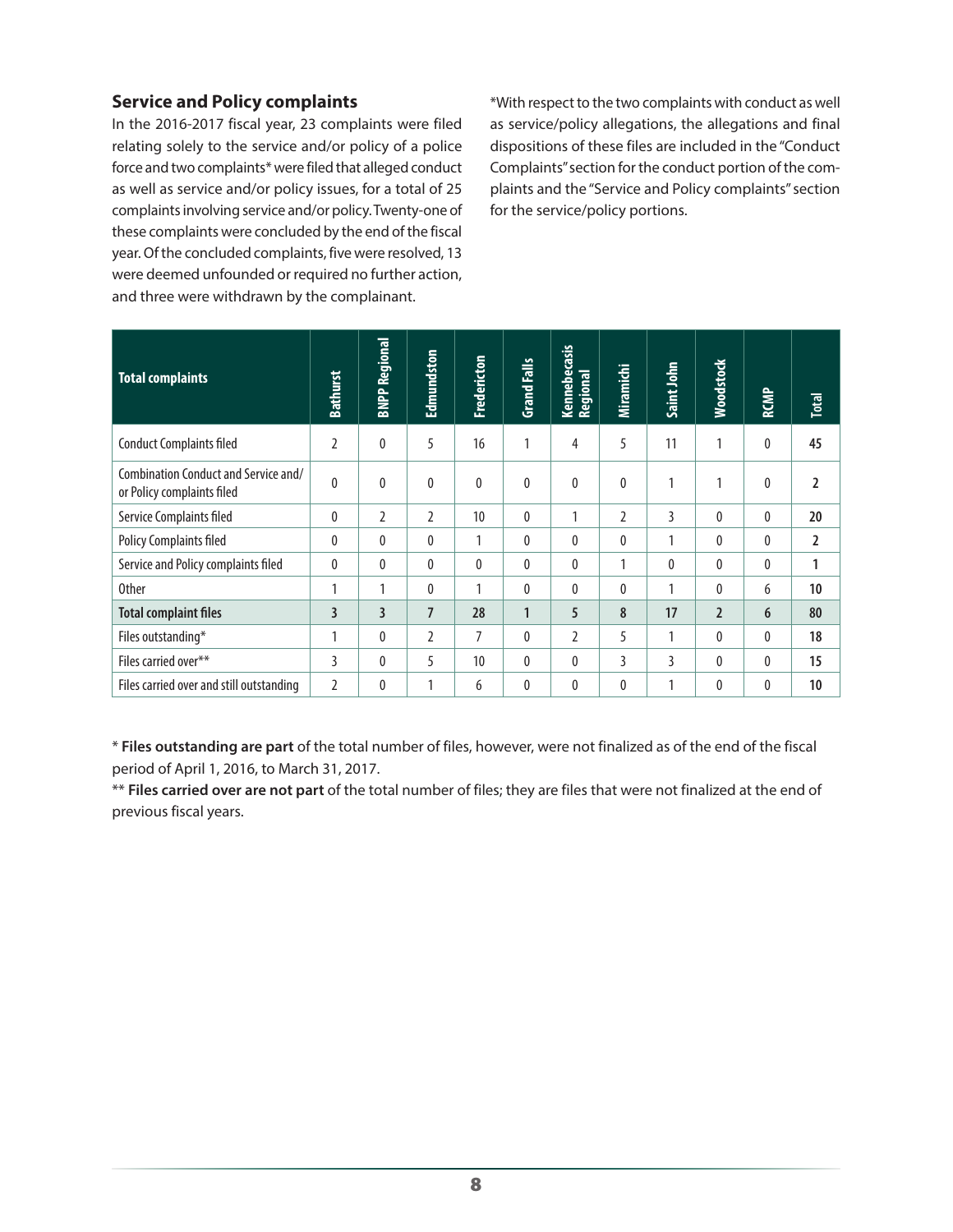| Conduct complaints - allegations                                                                       | <b>Bathurst</b> | Regional<br><b>BNPP</b> | Edmundston | <b>Fredericton</b> | Grand Falls | casis<br>تة<br>ਛ<br>Kenneb<br>으.<br><b>Reg</b> | Miramichi | Saint John | <b>Moodstock</b> | <b>Total</b> |
|--------------------------------------------------------------------------------------------------------|-----------------|-------------------------|------------|--------------------|-------------|------------------------------------------------|-----------|------------|------------------|--------------|
| Conduct complaint files (including conduct portion<br>of conduct and service and/or policy complaints) |                 |                         |            | 16                 |             | 4                                              |           | 12         |                  | 47           |
| Officers subject to <i>Police Act</i> investigation                                                    | 4               | 0                       |            | 17                 |             | 4                                              | 6         | 16         |                  | 55           |
| Allegations from files concerning conduct                                                              | 4               | 0                       | 18         | 34                 |             | 28                                             |           | 33         |                  | 132          |

| Conduct complaints -<br><b>Breaches of the code</b>                                           | <b>Bathurst</b> | Regional<br><b>BNPP</b> | Edmundston   | Fredericton    | <b>Grand Falls</b> | Kennebecasis<br>Regional | Miramichi      | Saint John     | <b>Moodstock</b> | <b>Total</b>   |
|-----------------------------------------------------------------------------------------------|-----------------|-------------------------|--------------|----------------|--------------------|--------------------------|----------------|----------------|------------------|----------------|
| Discreditable conduct $-35(a)$                                                                | $\mathbf 1$     | $\mathbf 0$             | 5            | 17             | $\mathbf{0}$       | 7                        | 3              | 17             | 4                | 54             |
| Neglect of duty $-35(b)$                                                                      | $\mathbf{0}$    | $\mathbf{0}$            | 4            | $\overline{2}$ | $\Omega$           | 1                        | $\theta$       | $\mathfrak{I}$ | $\mathbf{0}$     | 9              |
| Deceitful behaviour $-35(c)$                                                                  | $\bf{0}$        | $\mathbf{0}$            | 2            | $\mathbf{0}$   | $\Omega$           | 0                        | $\mathbf{0}$   | $\mathbf{0}$   | $\mathbf{0}$     | $\overline{2}$ |
| Improper disclosure of information $-35$ (d)                                                  | $\mathbf{0}$    | $\mathbf{0}$            | 0            | 1              | $\mathbf{0}$       | $\mathbf{0}$             | $\theta$       | 1              | 0                | $\overline{2}$ |
| Corrupt practice - 35(e)                                                                      | $\mathbf{0}$    | $\mathbf{0}$            | 0            | $\theta$       | $\mathbf{0}$       | $\overline{2}$           | $\theta$       | $\mathbf{0}$   | $\mathbf{0}$     | $\overline{2}$ |
| Abuse of authority $-35(f)$                                                                   | 3               | $\mathbf{0}$            | 7            | 12             | 1                  | 3                        | 4              | 12             | 3                | 45             |
| Improper use and care of firearms $-35(q)$                                                    | $\mathbf{0}$    | $\mathbf{0}$            | $\mathbf{0}$ | $\mathbf{0}$   | $\Omega$           | $\mathbf{0}$             | $\theta$       | $\Omega$       | 0                | $\mathbf{0}$   |
| Damage police force property $-35(h)$                                                         | $\bf{0}$        | $\theta$                | 0            | $\mathbf{0}$   | $\mathbf{0}$       | $\mathbf{1}$             | $\mathbf{0}$   | $\mathbf{0}$   | $\mathbf{0}$     | 1              |
| Misuse intoxicating liquor or drugs $-35(i)$                                                  | $\mathbf{0}$    | 0                       | 0            | $\mathbf{0}$   | $\mathbf{0}$       | 0                        | $\mathbf{0}$   | $\mathbf{0}$   | 0                | $\bf{0}$       |
| Convicted of an offence $-35(j)$                                                              | $\mathbf{0}$    | $\mathbf{0}$            | 0            | $\overline{2}$ | $\mathbf{0}$       | 1                        | $\theta$       | $\mathbf{0}$   | 0                | $\overline{3}$ |
| Insubordinate behaviour $-35(k)$                                                              | $\mathbf{0}$    | $\theta$                | $\mathbf{0}$ | $\theta$       | $\theta$           | $\mathbf{0}$             | $\theta$       | 1              | 0                | 1              |
| Party to a breach - 35(I)                                                                     | $\mathbf{0}$    | $\theta$                | 0            | $\mathbf{0}$   | $\mathbf{0}$       | 0                        | $\theta$       | $\mathbf{0}$   | 0                | $\mathbf{0}$   |
| Workplace harassment $-35(m)$                                                                 | $\pmb{0}$       | $\mathbf{0}$            | $\mathbf{0}$ | $\theta$       | $\mathbf{0}$       | 13                       | $\mathbf{0}$   | $\mathbf{0}$   | $\mathbf{0}$     | 13             |
| <b>Total allegations</b>                                                                      | 4               | $\mathbf{0}$            | 18           | 34             | $\mathbf{1}$       | 28                       | $\overline{7}$ | 33             | $\overline{7}$   | 132            |
| Allegations deemed frivolous/vexatious/not made<br>in good faith                              | $\overline{3}$  | $\mathbf{0}$            | 2            | $\overline{4}$ | $\mathbf{0}$       | 0                        | 1              | $\mathbf 0$    | 0                | 10             |
| Allegations outstanding (alleged breaches of code<br>determined; however, file not finalized) | 1               | $\mathbf{0}$            | 15           | 9              | $\mathbf{0}$       | 20                       | 3              | 4              | $\mathbf{0}$     | 52             |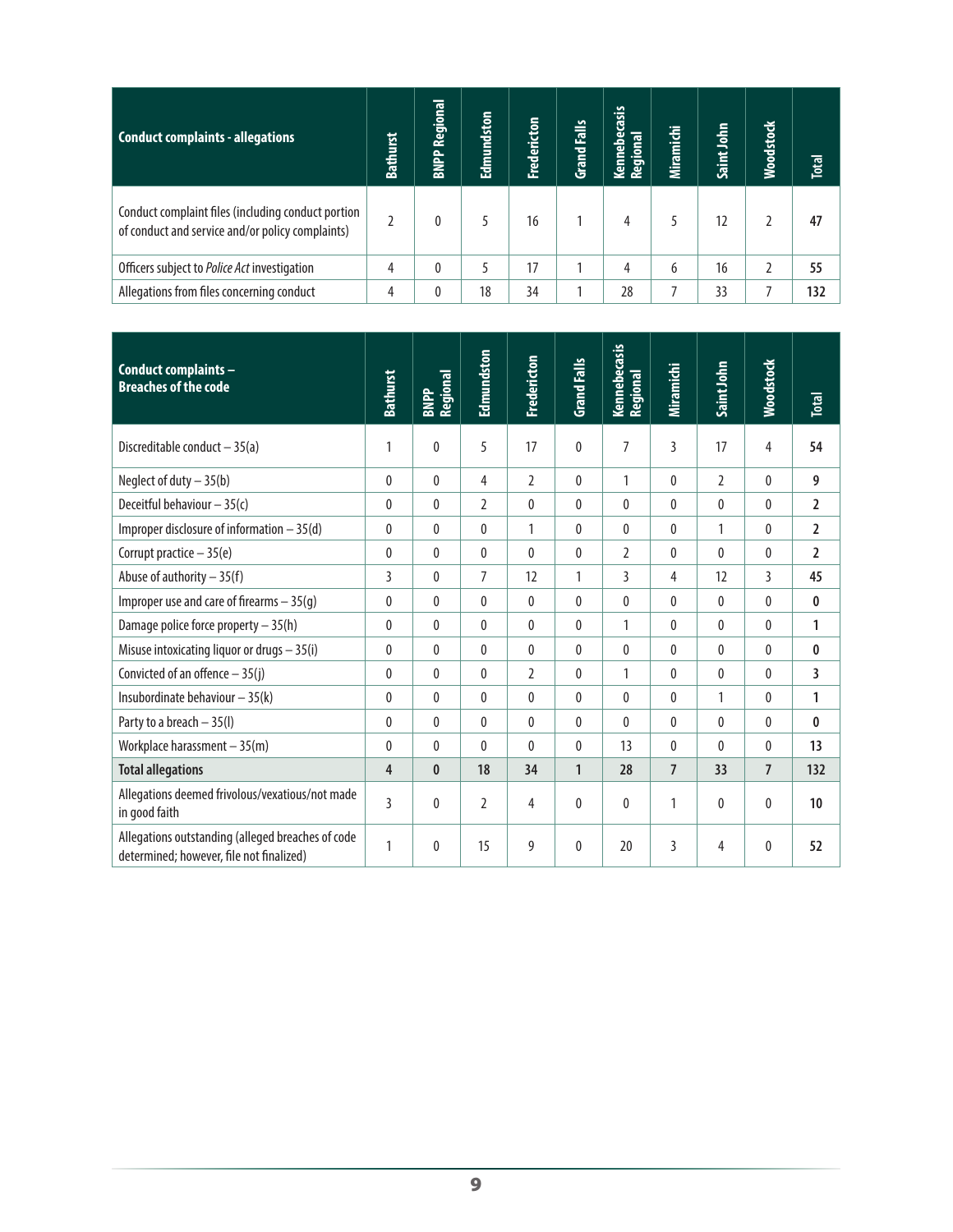| Conduct complaints -<br><b>Final disposition of files</b>         | <b>Bathurst</b> | <b>BNPP Regional</b> | Edmundston     | Fredericton    | <b>Grand Falls</b> | Kennebecasis<br>Regional | Miramichi    | Saint John   | <b>Woodstock</b> | <b>Total</b>   |
|-------------------------------------------------------------------|-----------------|----------------------|----------------|----------------|--------------------|--------------------------|--------------|--------------|------------------|----------------|
| Summary dismissal (frivolous/vexatious/not made<br>in good faith) | 1               | 0                    | $\overline{2}$ | $\overline{2}$ | $\mathbf{0}$       | 0                        | 1            | 0            | 0                | 6              |
| Informal resolution                                               | $\mathbf{0}$    | 0                    | 1              | 3              | $\mathbf{0}$       | 1                        | $\mathbf{0}$ | $\mathbf{0}$ | 0                | 5              |
| No further action                                                 | $\mathbf{0}$    | $\mathbf{0}$         | 0              | 4              | $\Omega$           | 0                        | $\theta$     | 9            | $\mathfrak z$    | 15             |
| Settlement conference                                             | 0               | 0                    | 0              | 1              | 0                  | $\theta$                 | 0            | 1            | 0                | $\overline{2}$ |
| Arbitration hearing                                               | $\mathbf{0}$    | $\mathbf{0}$         | $\mathbf{0}$   | $\theta$       | $\theta$           | $\mathbf{0}$             | $\theta$     | $\mathbf{0}$ | $\mathbf{0}$     | 0              |
| Withdrawn                                                         | $\mathbf{0}$    | $\theta$             | 0              | $\theta$       | 1                  | $\theta$                 | 1            | $\mathbf{0}$ | $\mathbf{0}$     | $\overline{2}$ |
| Loss of jurisdiction                                              | $\Omega$        | 0                    | 0              | $\theta$       | $\mathbf{0}$       | 1                        | $\theta$     | 1            | $\theta$         | $\overline{2}$ |
| Files outstanding                                                 | 1               | 0                    | 2              | 6              | 0                  | $\overline{2}$           | 3            | 1            | 0                | 15             |
| <b>Total files</b>                                                | $\overline{2}$  | $\mathbf{0}$         | 5              | 16             | $\mathbf{1}$       | 4                        | 5            | 12           | $\overline{2}$   | 47             |
| Settlement conference - previous year                             | $\mathbf{0}$    | $\mathbf{0}$         | $\theta$       | $\theta$       | $\theta$           | $\mathbf{0}$             | $\theta$     | $\mathbf{0}$ | $\mathbf{0}$     | 0              |
| Arbitration hearing -<br>previous year                            | $\mathbf{0}$    | 0                    | 0              | $\theta$       | $\theta$           | $\theta$                 | $\mathbf{0}$ | $\mathbf{0}$ | 0                | $\mathbf{0}$   |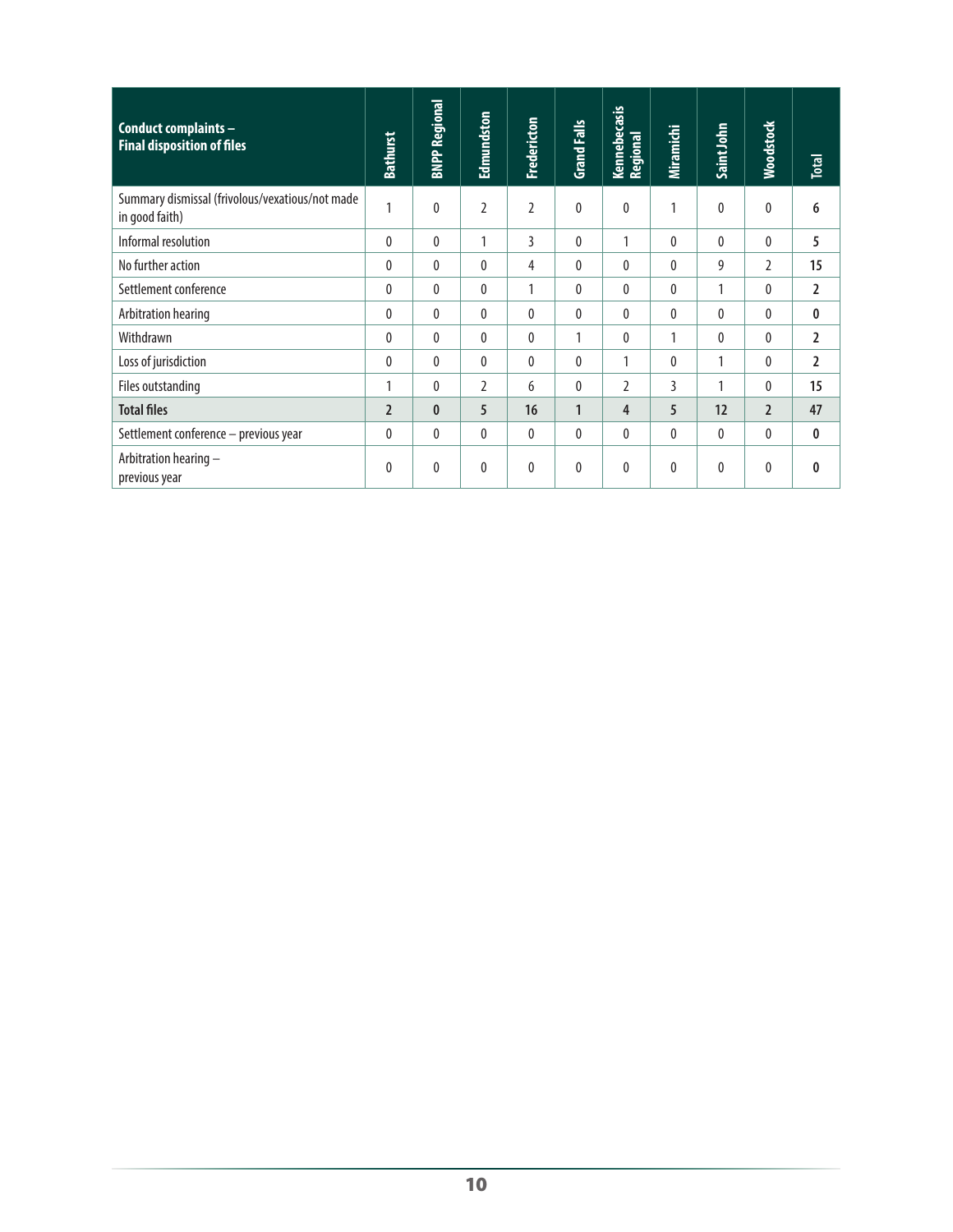# <span id="page-16-0"></span>Financial information

Fiscal year 2016-2017 witnessed continued and significant pressures upon the commission's limited financial resources, uniquely due to increased costs incurred within the professional/legal services category of expenditures contained in the "Other Services" expenditure group. While the fees charged by the commission's legal representatives have not increased, the volume of legal proceedings and research exceeded the budget this fiscal year.

|                        | <b>Budget</b> | <b>Actual</b> |
|------------------------|---------------|---------------|
| Personnel services     | 249.6         | 221.1         |
| Other services         | 97.3          | 218.4         |
| Materials and supplies | 6.1           | 4.4           |
| Property and equipment | 8.0           | 9.0           |
| <b>Total</b>           | 361.0         | 452.9         |

# Summary of staffing activity

Pursuant to section 4 of the *Civil Service Act*, the Secretary to Treasury Board delegates staffing to each Deputy Head for his or her respective department(s). Please find below a summary of the staffing activity for 2016-2017 for the New Brunswick Police Commission.

| Number of permanent and temporary employees as of Dec. 31 of each year |      |      |  |  |  |  |  |  |
|------------------------------------------------------------------------|------|------|--|--|--|--|--|--|
| <b>Employee type</b>                                                   | 2016 | 2015 |  |  |  |  |  |  |
| Permanent                                                              |      |      |  |  |  |  |  |  |
| Temporary                                                              |      |      |  |  |  |  |  |  |
| <b>Total</b>                                                           |      |      |  |  |  |  |  |  |

In addition to the three staff members, the commission had three members as of Dec. 31, 2016. The terms of members David Emerson and Réjean Michaud ended on Dec. 12, 2016.

The department advertised one competition, which was a closed (internal) competition.

Pursuant to section 33 of the *Civil Service Act*, no complaints alleging favouritism were made to the chair of the commission and no complaints were submitted to the Ombud.